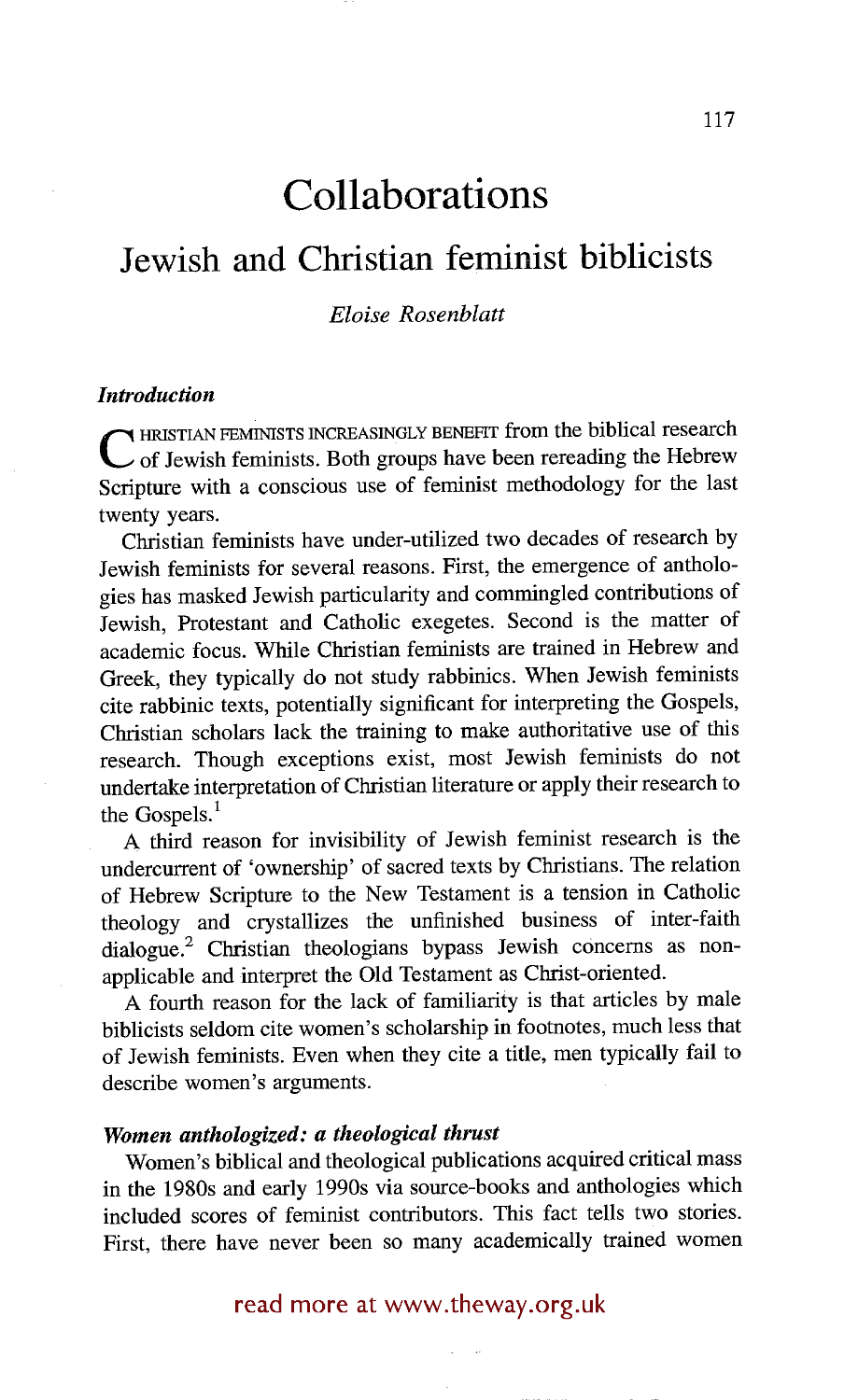undertaking a feminist critique of the Bible. Second, there has been a corresponding resistance to their scholarship from editorial boards of professional journals.

The resistance is suggested by a statistic I compiled based on *New Testament Studies, Journal of Biblical Literature* and *Theological Studies* from 1994 to 1996. Articles on feminist themes or pieces by women fell between 4 and 7 per cent of the total. It is no surprise that the 1990 edition of the *Jerome Biblical Commentary* was hardly different in methodology from the first edition in 1968.<sup>3</sup> A lone woman appeared among 119 authors and 80 articles. By 1990, there was scant progress, given the women who had acquired academic training in a quarter of a century. Only eight women's names appeared in 83 articles. Four authored their own entries. The other four co-authored with men, despite their own publishing records. Feminist methodology was suppressed, despite its vigour in the 1980s. The bibliography in 1990, however, added a section on 'Targumic and rabbinical works'.

In the mid-1980s, feminists of all faiths sought redress. They solicited the support of publishing houses and banded in women-edited anthologies. The collections followed three tracks. The first was theological, decrying the exclusivity of male references for naming God, challenging the subordination of women in household and religious institutions, resisting the marginalization of women's experience, and formulating interpretative methods to subvert androcentric tradition in biblical texts. An early example was Rosemary Ruether's *Religion and sexism. 4* In *Weaving the visions, 5* Jewish and Christian biblical scholars invited by Judith Plaskow and Carol Christ joined a project aimed at spiritual empowerment of the female self in institutional life, indigenous culture, formation of sexual identity, and domestic relations. Religious ritual, biblical imagery and liturgical language for God were addressed in this larger context.

### *Historical thrust*

A second type of anthology was historical, retrieving data external to the Bible and compiling information about women left out of commentaries. Historical research focused in the 1970s on the lives of both wealthy and ordinary women in ancient Greece and Rome. Sarah Pomeroy reviewed data on Hellenistic and Roman women, including the economically poor, but bypassed treatment of Jewish women in the Mediterranean and women associated with biblical culture. 6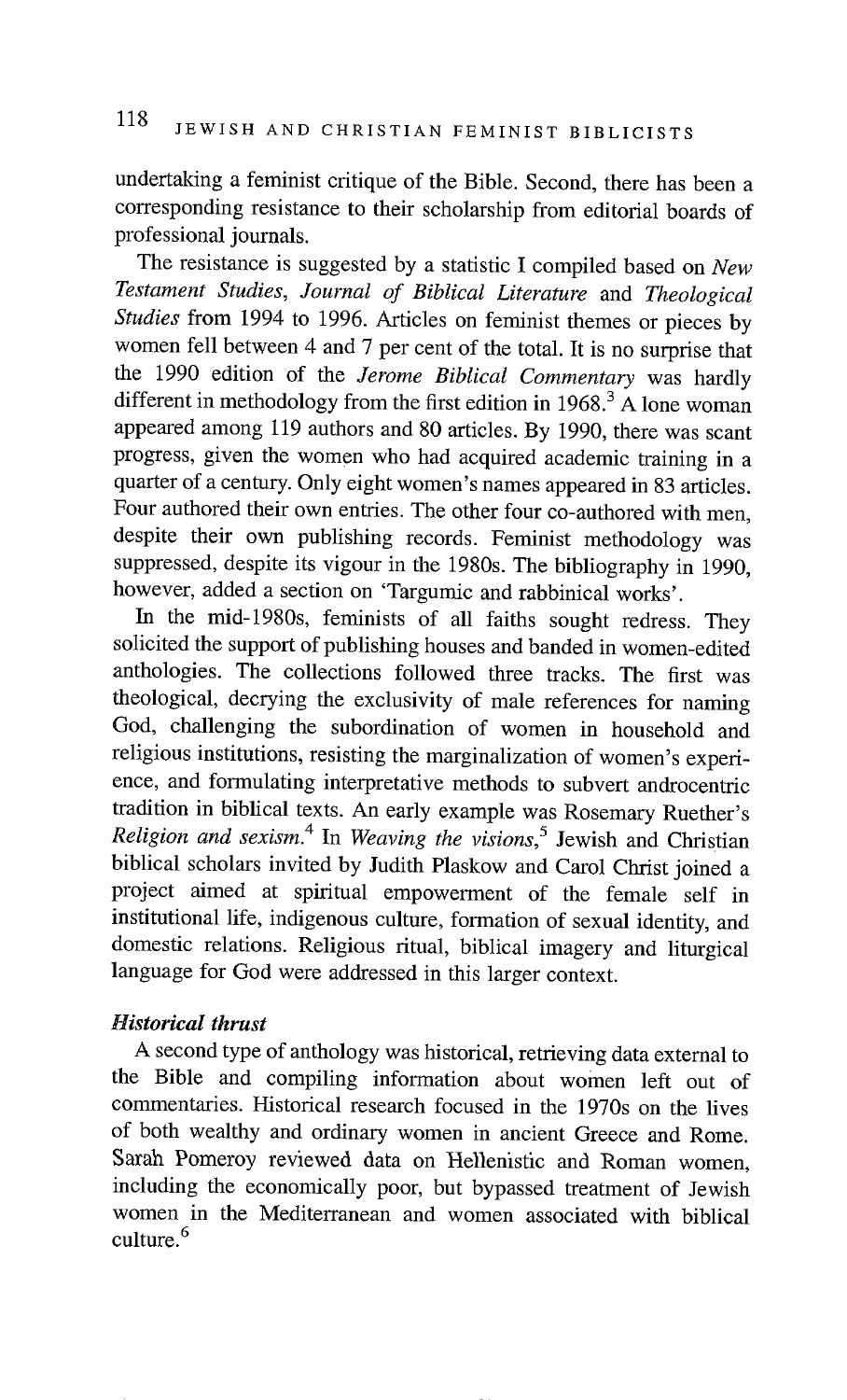Another source-book, translating snippets from classical authors, was Mary Lefkowitz and Maureen B. Fant's collection of *Women's life in Greece and Rome.*<sup>7</sup> Also providing information on Jewish women were Leonie J. Archer<sup>8</sup> and Judith R. Baskin.<sup>9</sup> The most frequently cited anthology remains Amy-Jill Levine's *Women like this. lo* 

These works, a response of feminist scholars of classics and religion to the political movement of the 1970s, create a backdrop of women's daily lives in the ancient world. The backdrop is significant for interpreting Hebrew Scripture, Second Temple literature, and the portrayal of Jewish women in the Gospels. Data from these studies has not been integrated in male-authored lexicons, commentaries and biblical encyclopaedias, nor commonly utilized by New Testament exegetes.

#### *Biblical thrust*

A third type of feminist anthology, arising in the 1980s, provided scriptural commentary on both Testaments. Christian feminists predominated as editors, but included Jewish contributors.<sup>11</sup> Examples were Letty Russell's *Feminist interpretation of the Bible 12*  and anthologies of Adela Yarbro Collins<sup>13</sup> and Peggy  $Dav<sup>14</sup>$ . This research had several aims: to break the silence of women as authorities on the Bible, to subvert the androcentric representation of women in sacred texts as theologically or historically normative, to replace exclusively patriarchal views of women's religious experience, and to provide a new fund of knowledge about Scripture based on a critical feminist hermeneutic.

### *Biblical commentary projects of the 1990s*

A breakthrough in feminist scholarship was achieved in a onevolume *Women's bible commentary* edited by Carol Newsom and Sharon Ringe which treated canonical texts of the Old and New Testaments.<sup>15</sup> Among forty-one contributors were several Jewish feminists: Drorah Setel, Judith Ronmey Wegner, Tikva Frymer-Kensky, Amy-Jill Levine, Tamara Cohn Eskenazi and Carol Meyers. Each contributor provided an introduction which summarized consensus scholarship. Then they focused on scenes with female characters, and examined themes such as the divinity in female imagery, woman's sexuality, hints of her status and power expressed or suppressed, harmful gender language, family roles, activities in worship, her use as a symbol, and polemics against her work as teacher or prophet.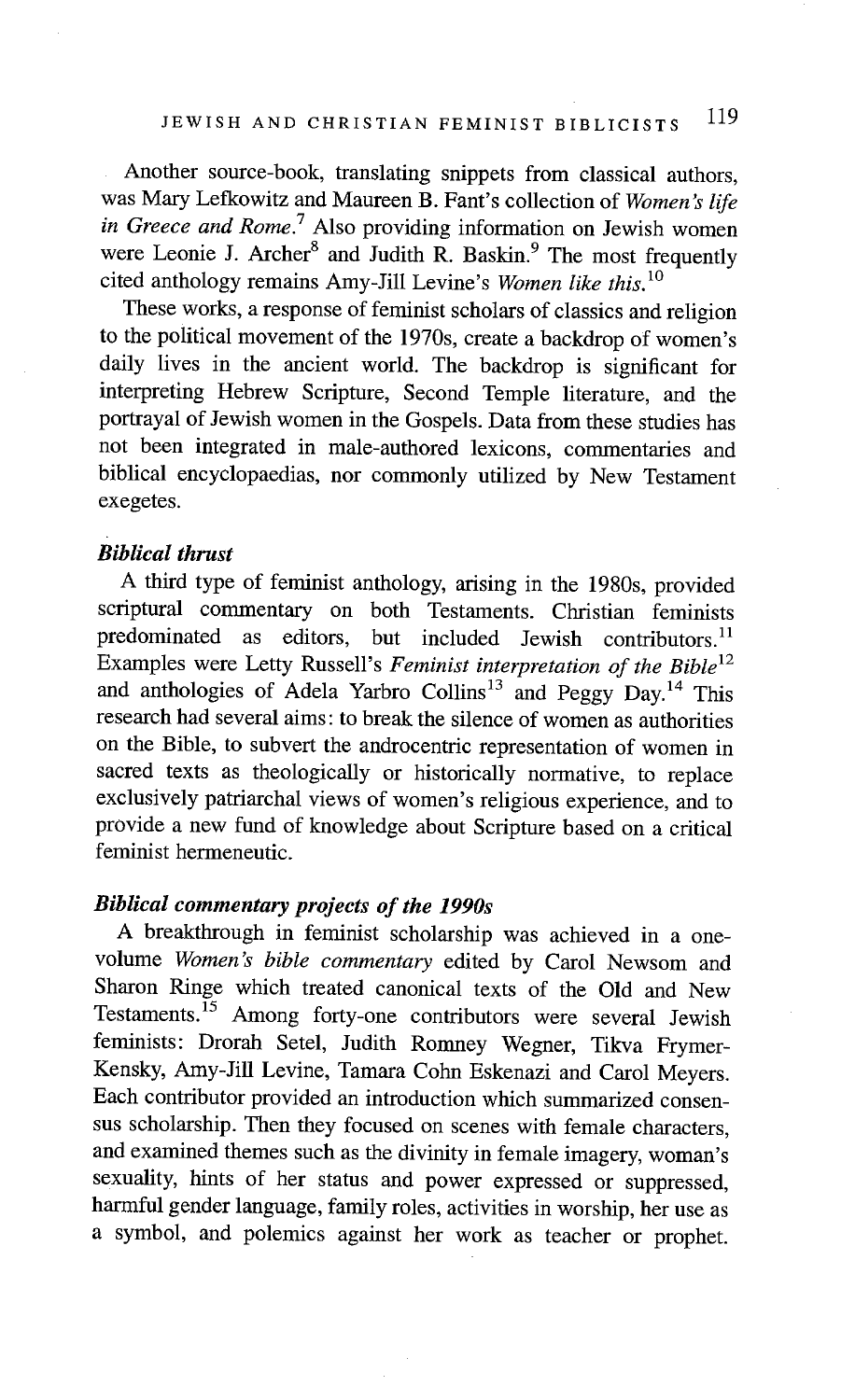Contributors analysed how androcentric authorship both determined and deformed the presentation of women.

Conversely, Jewish feminists collaborated with non-Jewish contributors in Jewish-led projects. Notable because of the corpus of biblical literature to be addressed is the Feminist Companion series published by Sheffield Academic Press edited by Athalya Brenner from 1993 to the present. 16 Latest in this series is the anthology *Reading the Bible, a*  collection of essays on interpretative strategies, compiled by Brenner and Carole Fontaine.<sup>17</sup>

Contemporaneously, a project edited by Elisabeth Schüssler-Fiorenza, *Searching the Scriptures,* presented a first volume of methodological essays. Focusing on the New Testament, a slate of twenty-six academics reflected on the challenges of doing feminist biblical interpretation within the scholarly and pastoral constraints of different cultures, ethnicities and geographies.  $18$ 

The second volume, inaugurated by Schüssler-Fiorenza's introduction, 'Transgressing canonical boundaries', features commentaries, not only on canonical Gospels and epistles, but on sixteen religious documents which stand outside the New Testament canon. These ancient texts were authored by or favourably presented women. They are categorized variously as apocryphal, psuedo-epigraphical, intertestamental, Nag Hammadi, Hellenistic, Jewish or heretical.<sup>19</sup> The thirty-eight contributors represented an international coalition of Jewish, Catholic and Protestant feminists.

Following this trend is the New Testament anthology of 1999 edited by Ingrid Rosa Kitzberger, *Transformative encounters. 2°* 

### *Historical, context-based research of Jewish feminists*

Jewish feminists broadened the prevailing academic norm of locating 'women in the Bible' in the commercial structures, laws and religious practices of Greece and Rome. Only occasional voices in European biblical scholarship prior to the 1980s, such as David Daube, had acknowledged a distinctive Jewish culture in the ancient world. $21$ Protestant and Catholic biblical scholars, echoing the anti-Semitism of European exegetes, could only offer distorted readings of the New Testament. Lacking appreciation for Jewish scholarship, they equated time-specific legal provisions of Jewish law in Leviticus and Deuteronomy, for example, with Jewish life during the period of the Gospels. $^{22}$ 

Rachel Biale's *Women and Jewish law* focused on the Talmud, explaining prescriptions of Jewish religious law as they applied to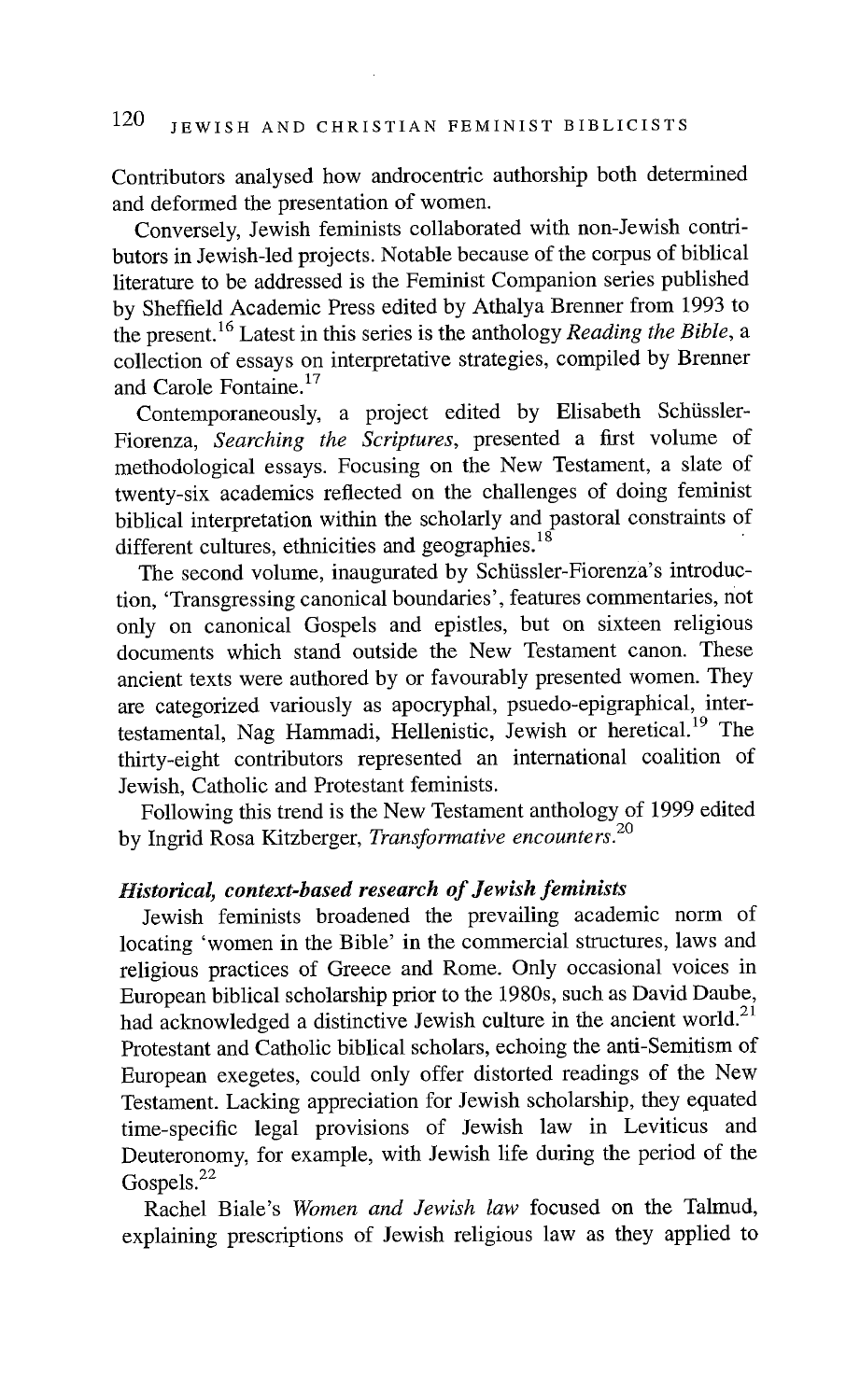women's experience.<sup>23</sup> These included prescriptions for devotional observance, study, marriage, divorce, childbearing, menstruation, incest, rape and the life cycle. While Biale's focus was not biblical exegesis, she provided a feminist reading of law applicable to New Testament texts. Her explanation of 'niddah' or the menstruant, in the context of many Jewish prescriptions which safeguarded the dignity of women, has been under-utilized.

Bernadette Brooten's study of Jewish women's prominence in synagogue life highlighted inscriptions about women already known to exist throughout the ancient world.<sup>24</sup> Her work is regarded as a classic, countering assumptions that women were socially invisible and always subordinated to men. Women, rather, were recognized as heads of synagogues, leaders, elders, mothers of the synagogue, priests and donors. Carol Meyers pioneered archaeological research and cataloguing of women's artefacts, such as female statuary, musical instruments and bas-reliefs, which help interpret the social and religious prominence of women in the ancient Near East, as well as in the Hebrew Scripture.<sup>25</sup>

Ross Kraemer's *Maenads,* on women's religious activities in the Graeco-Roman world, gave translations of literary texts from philosophers, poets and dramatists, along with documentary papyri, epitaphs and dedicatory inscriptions.<sup>26</sup> The references include religious activities by Jewish women and female converts to Judaism, as well as Christian, Jewish and Egyptian women who were not culturally Greek or Roman. This earlier project was expanded in the later narrative commentary *Her share of the blessings,* which treated women's devotion to Adonis and Isis, and Jewish women's religious activities in the Graeco-Roman diaspora. 27 Fully half of *Her share* deals with the religious behaviour of women in Christian communities of the Pauline, gospel and patristic periods, and cites their leadership roles, prophetic activity, teaching authority and condemnation for heresy.

Judith Romney Wegner, holding a civil law degree, published *Chattel or person.*<sup>28</sup> She argued that women, though subject to many forms of social and economic subordination in antiquity, were nevertheless accorded status as persons in the Mishnah. Wegner's study undercut assumptions that Jewish law oppressed women and regarded them only as property. Her project was significant, like Biale's, for correcting Christian bias denigrating Jewish law as the source of the oppression of women in the New Testament.

The introduction of Tal Ilan's *Jewish women in Greco-Roman Palestine* reviews men's and women's scholarship about Jewish women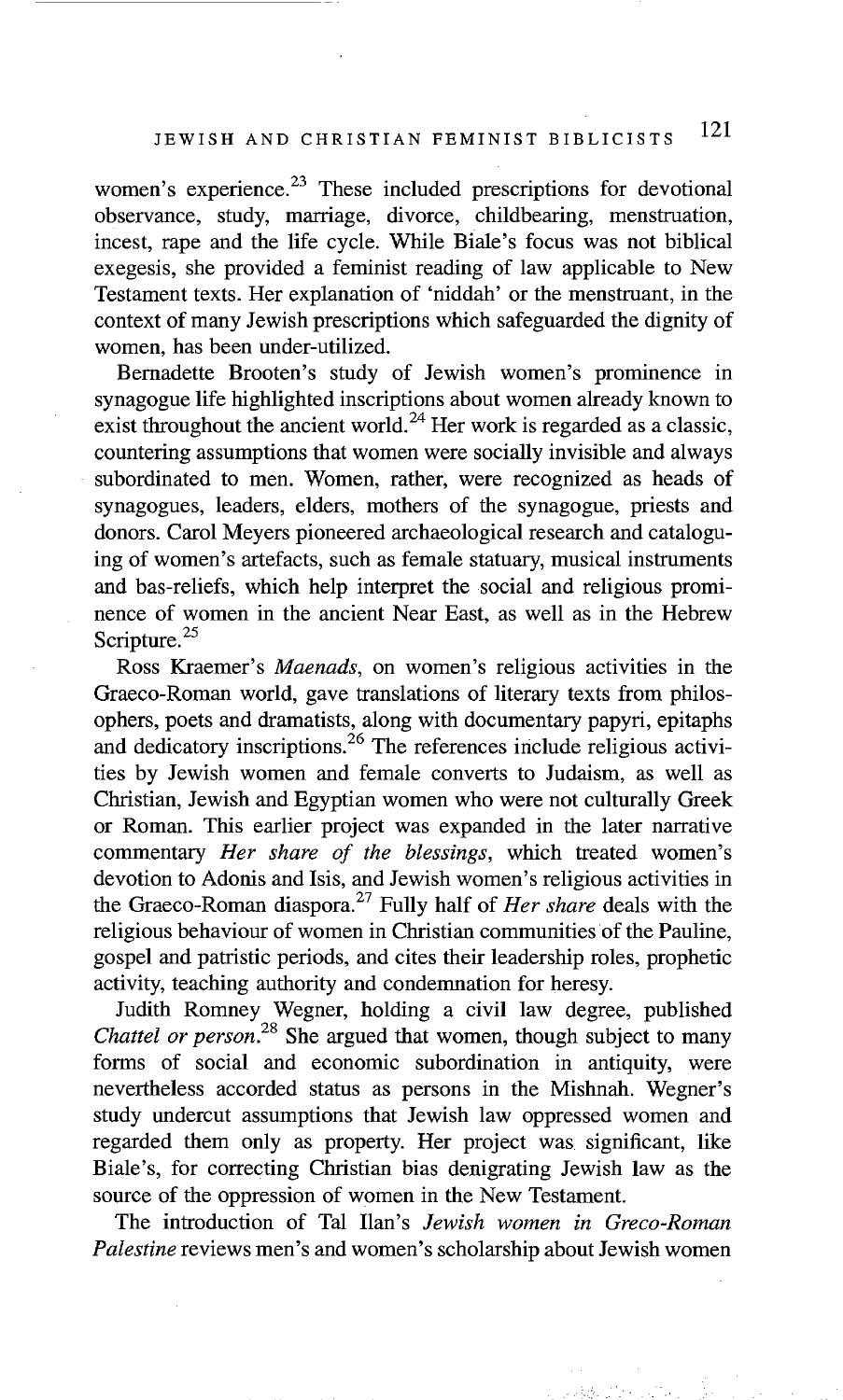in the biblical, Second Temple, mishnaic and talmudic periods. 29 Her organization mirrors themes in rabbinic literature concerning the uniqueness of women's life cycle, their role as daughters and wives, their virginity, menstruation, sexual relations, pregnancy and childbirth; chastity codes, adultery, divorce, widowhood and inheritance; their legal and public roles, and an interesting section on maidservants, proselytes, prostitutes and witches. Ilan relies principally on rabbinic sources, but also cites the Hebrew Bible, Apocrypha, Pseudepigrapha and Josephus, and occasionally correlates gospel texts.

### *Suspecting the text: approach of Christian feminists*

When distinguished denominationally, Protestant and Catholic feminist scholars, whether of the Old or the New Testament, have tended to produce text-based studies which re-examine language and lexicology, providing reinterpretation of narratives about women. With women's textual presence (or absence) brought to the foreground, these rereadings tend to take one of two directions.

First, they can approach biblical texts with a hermeneutics of suspicion, determined to expose the damaging consequences for women. The biblical text ignores women's point of view, conceals women's emotional reactions, suppresses memory of their leadership, and distorts portraits of women so they will serve patriarchal interests. For the New Testament, this approach was embodied by Elisabeth Schüssler-Fiorenza's *In memory of her.*<sup>30</sup> Antoinette Wire examined the resistance to women's prophetic activity in Corinth, concluding that their participation was substantive, a fact deduced by analysing Paul's rhetoric aimed at controlling prophecy.<sup>31</sup> Jane Schaberg<sup>32</sup> and Elaine Wainwright $^{33}$  take an approach suspecting the text, but they also presume Jewish culture is normative for interpreting the New Testament.

Mary Rose D'Angelo blends a suspicious but investigative feminist posture, an historical review of ancient writers, with lexical analysis of passages concerning women in the New Testament. In a recent study, she argues that pollution associated with menstruation was a view held by Greek and Roman authors, and not specific to Jewish culture.<sup>34</sup>

Christian exegetes of Hebrew Scripture who presume the text must be unmasked in order to be revelatory include J. Cheryl Exum.<sup>35</sup> Phyllis Trible's familiar study of 'texts of abuse' concerned the rape of Tamar, sacrifice of Jepthath's daughter, exile of Hagar and mutilation of the concubine in the Book of Judges.<sup>36</sup> Sandra Schneiders summarizes the rationale: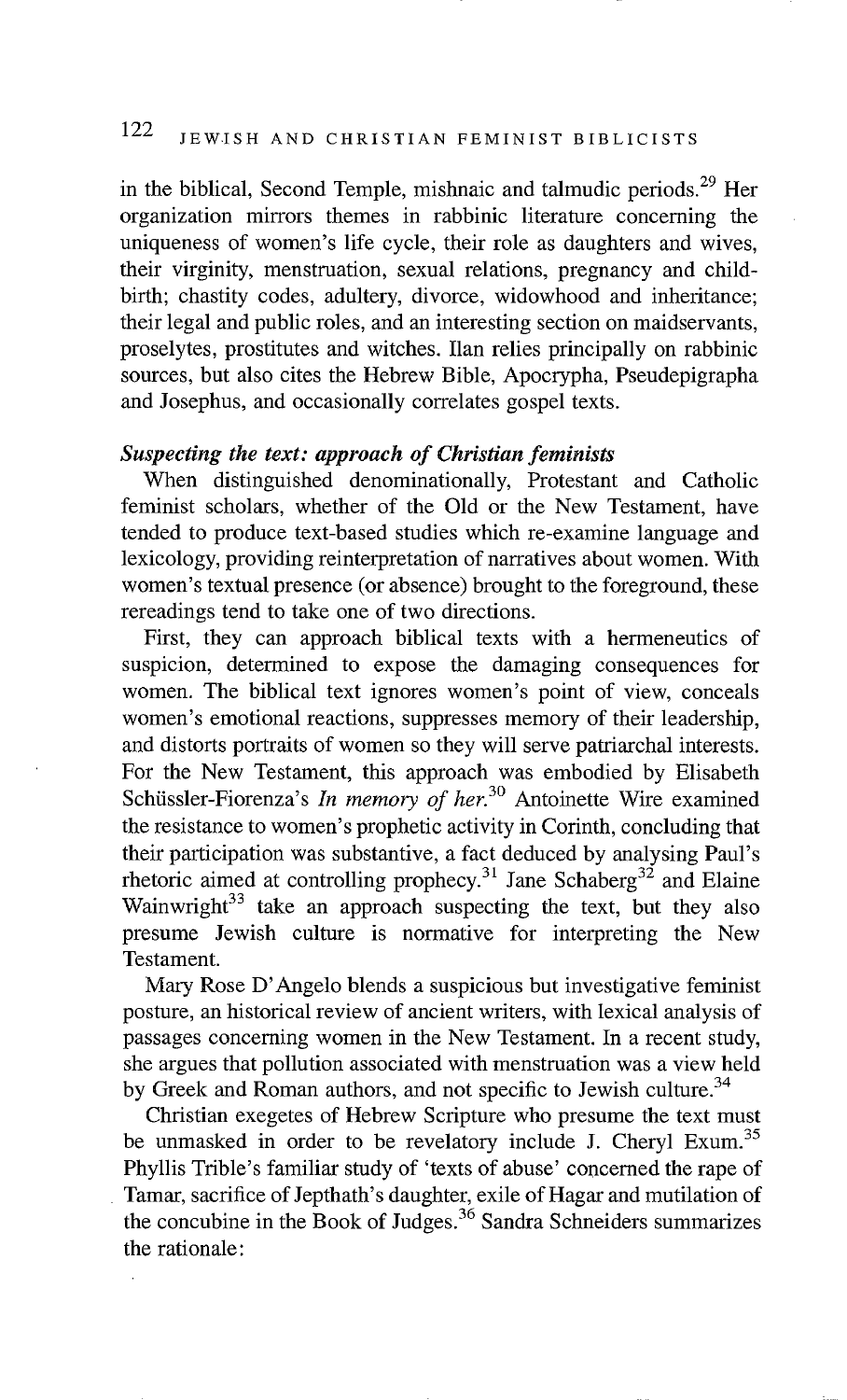**•..** the biblical text is not only frequently blind to the oppression of women in the Israelite and early Christian communities, but the text itself is pervasively androcentric and patriarchal, frequently sexist, and even misogynist. In other words, not only does the text frequently fail to supply women with resources for liberation; it is often enough itself the problem, demonizing women, degrading female sexuality, erasing women from the history of salvation, legitimating their oppression and trivializing their experience.<sup>37</sup>

#### *Dignity stories: more trusting approaches*

More typically, Christian feminist exegetes highlight the roles of women as exemplary matriarchs, leaders and teachers, in what may be called 'dignity stories'. For example, Katheryn Darr's *Far more precious than jewels* reviews traditions about Ruth, Sarah, Esther and Hagar, using rabbinic and midrashic commentary.<sup>38</sup> In her use of Jewish sources, Darr exemplifies progress by Christian academics. A similar result is represented by Eileen Schuller's tracking of re-told stories about women from the Book of Exodus. 39

By contrast, Janice Nunnally-Cox attempts to reclaim the stories of biblical women, but stripped of their Jewish culture as though ethnicity is irrelevant.<sup>40</sup> Her biographical sketches typify an attitude of Christian ownership of the Old Testament. Such treatments unwittingly propagate a negative view of Judaism because authors must conclude that Jesus made women's situation 'better' than it was 'before', as though the plight of women in the Bible was the fault of Judaism. Naively, Cox assumes, 'Into this world, then, comes Jesus, and with him we see the beginnings of change'. $41$ 

#### *Resisting anti-Judaism: Gimbutas v. Frymer-Kensky*

In research touched by the 'goddess movement', some feminists have blamed Judaism for patriarchal oppression in Christianity. They propose that monotheistic Judaism squelched the matriarchal religions of the ancient world. Suppression of the female deity in religion resulted in oppression of women in society, to which Christianity fell heir. This assumption has engendered a nostalgic effort to recover the supposed 'original dignity' embodied in worship of the female deity, as articulated by Maria Gimbutas.<sup>42</sup> Gimbutas hypothesized that Judaeo-Christian religion substituted the worship of a male deity over the more ancient reverence for female divinity, resulting in women's subordination to men.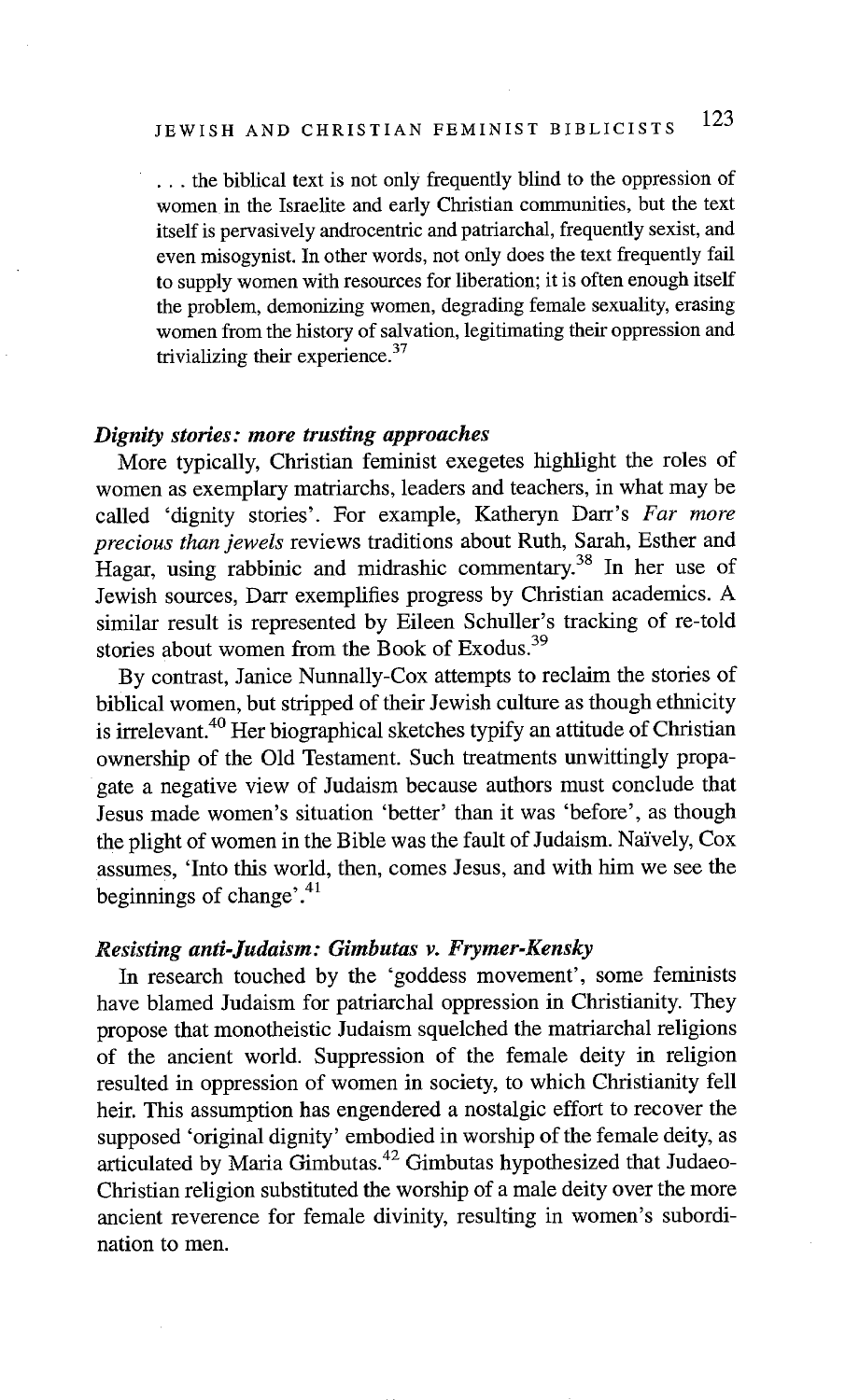Tikva Frymer-Kensky, scholar of ancient Near Eastern religions, challenged Gimbutas' view by noting there was a strict 'division of labor' between male and female deities in ancient religions which reinforced rather than elevated the inferior position of women.

The religion of Israel's contemporaries was not one in which gods and goddesses had equal roles and import. There was no longer possible a choice between monotheism and the goddesses, but rather one between monotheism and a male-dominated polytheism.<sup>43</sup>

She resisted the conclusion that Hebrew Scripture invented patriarchy, noting, as did other Jewish feminists, that the 'social system reflected in the Bible did not originate in Israel, nor is it substantially different in the Bible than elsewhere in the ancient Near East. Society was structured along gender lines.<sup>,44</sup>

On the other hand, a drawback of Frymer-Kensky's approach is her defence of women in Hebrew Scripture, as though their stories had never been coloured by androcentric distortion and male-serving didacticism. She maintains, 'Like the mothers in Sumerian mythology, biblical mothers are always beneficent and supporting figures. There are no evil mother-figures in the Bible. On the contrary, mothers are always supportive of their children and loyal to them.<sup> $45$ </sup>

### *Anti-Judaism in Christian feminist exegesis*

The problem of negative attitudes toward Judaism by Christian feminists was raised by Judith Plaskow over twenty years ago.<sup>46</sup> In 1990, Susannah Heschel protested that not much progress had been made. 47 Plaskow cautioned both Jewish and Christian feminists, however, against an interpretative reflex which would exalt a feminist perspective at the expense of denigrating the Other. 48

Paganism plays essentially the same role in the Tanakh that the Pharisees play in the New Testament: Each is set up as the despised Other over against which the superior new religion defines itself. The parallels between Christian treatment of Judaism and Jewish treatment of paganism should themselves alert Jews to the danger of unthinking contempt for another tradition and the need to examine the historical reality that underlies prophetic invective.<sup>49</sup>

Plaskow wrote a subsequent essay on the impulse by Christian feminists to vindicate Christianity by 'laying its patriarchal elements at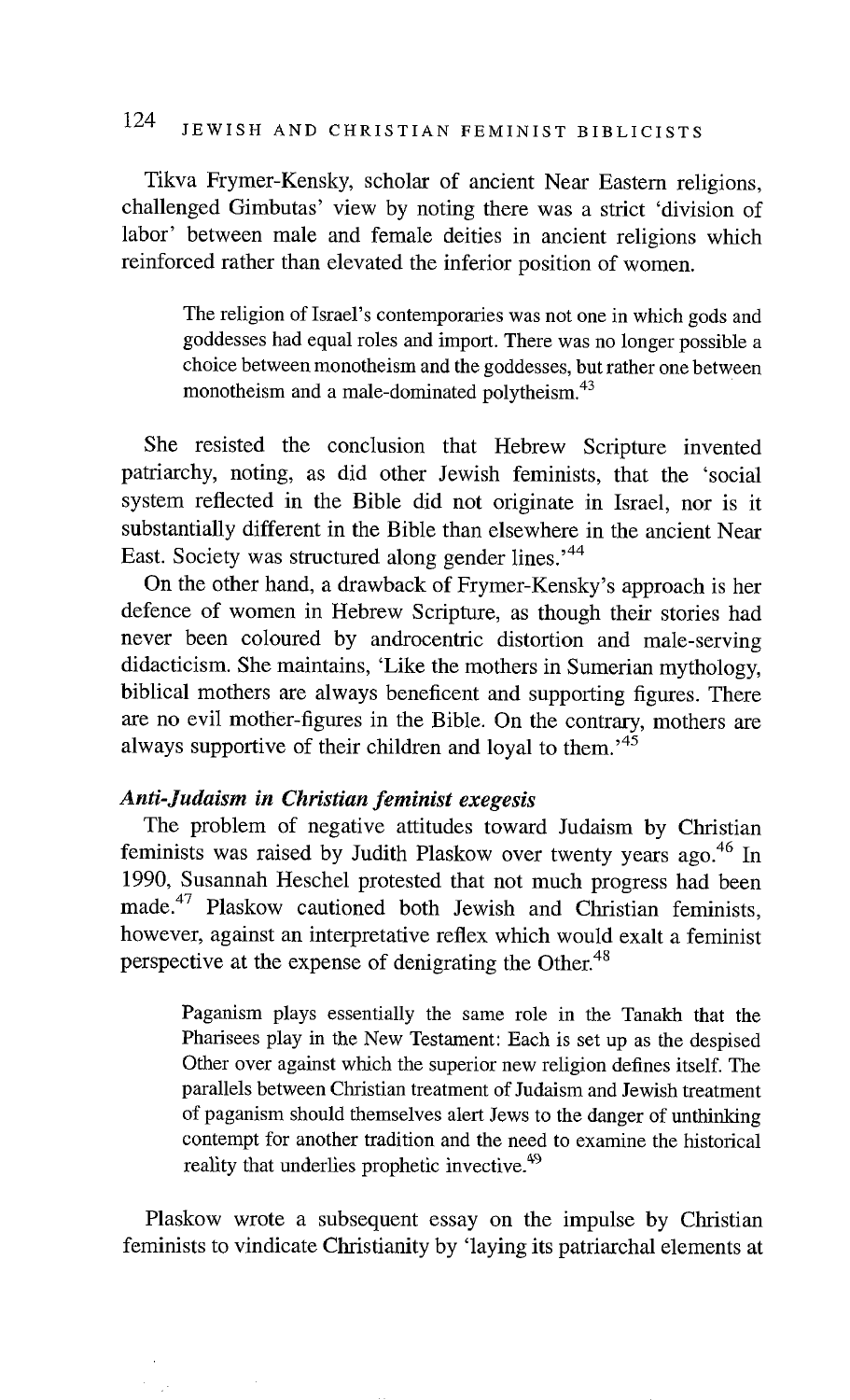the feet of Judaism'.<sup>50</sup> Schüssler-Fiorenza's response situated the issue in the context of the power-imbalance in the Jewish-Christian interreligious dialogue.<sup>51</sup> She acknowledged 'the obstinate persistence of veiled or explicit anti-Judaism in popular feminist arguments for the liberatory uniqueness of Jesus'.<sup>52</sup> She contended that 'the reproduction of the modern kyriarchal sex/gender system is the right hand and the reproduction of anti-Judaism the left hand of kyriocentric Christian theology'. 53 She reviews the anti-Jewish structure of male-authored studies of the historical Jesus, which tend

to make [Jesus] appear un-Jewish or anti-Jewish. This proclivity tends to reproduce feminist Christian identity as inescapably intertwined with anti-Judaism because it asserts Christian identity as intrinsically bound to the historical man Jesus of Nazareth who acted against the Torah of Moses<sup>54</sup>

She further notes, '[O]ur knowledge of first-century Judaism is still very limited because of a lack of scholarly interest in the question'.55

Luise Schottroff attributes anti-Judaism in Christian exegesis to a differentiation made by historians of Christianity between Jewish and Gentile Christianity, a division already suggested in the writings of church fathers in the second century CE, and to an assumption of 'Gentile Christianity free of the law' which 'is, historically speaking, a fiction for New Testament times and is theologically highly problematic, since it is the very core of Christian anti-Judaism'.<sup>56</sup>

More recently, Katharina von Kellenbach criticizes the last decade of Christian scholarship for its perpetuation of anti-Judaism.<sup>57</sup> The substructure of Christian theology itself must be changed so it no longer represents Judaism as antithetical to Christianity, Jews as scapegoats and sinners, and Judaism as a prologue to Christianity. Obstacles to overcoming the prejudice arise from lack of education, trivializing the issue when compared to sexism, racism, poverty and environmental concerns; belittling the after-effects of the Holocaust, and equating Judaism with patriarchal oppression. The teaching of respect, the antidote, can come about with greater exchange and dialogue among Jews and Christians, proceeding on the premise that Judaism was and continues to be 'an evolving and dynamic community'.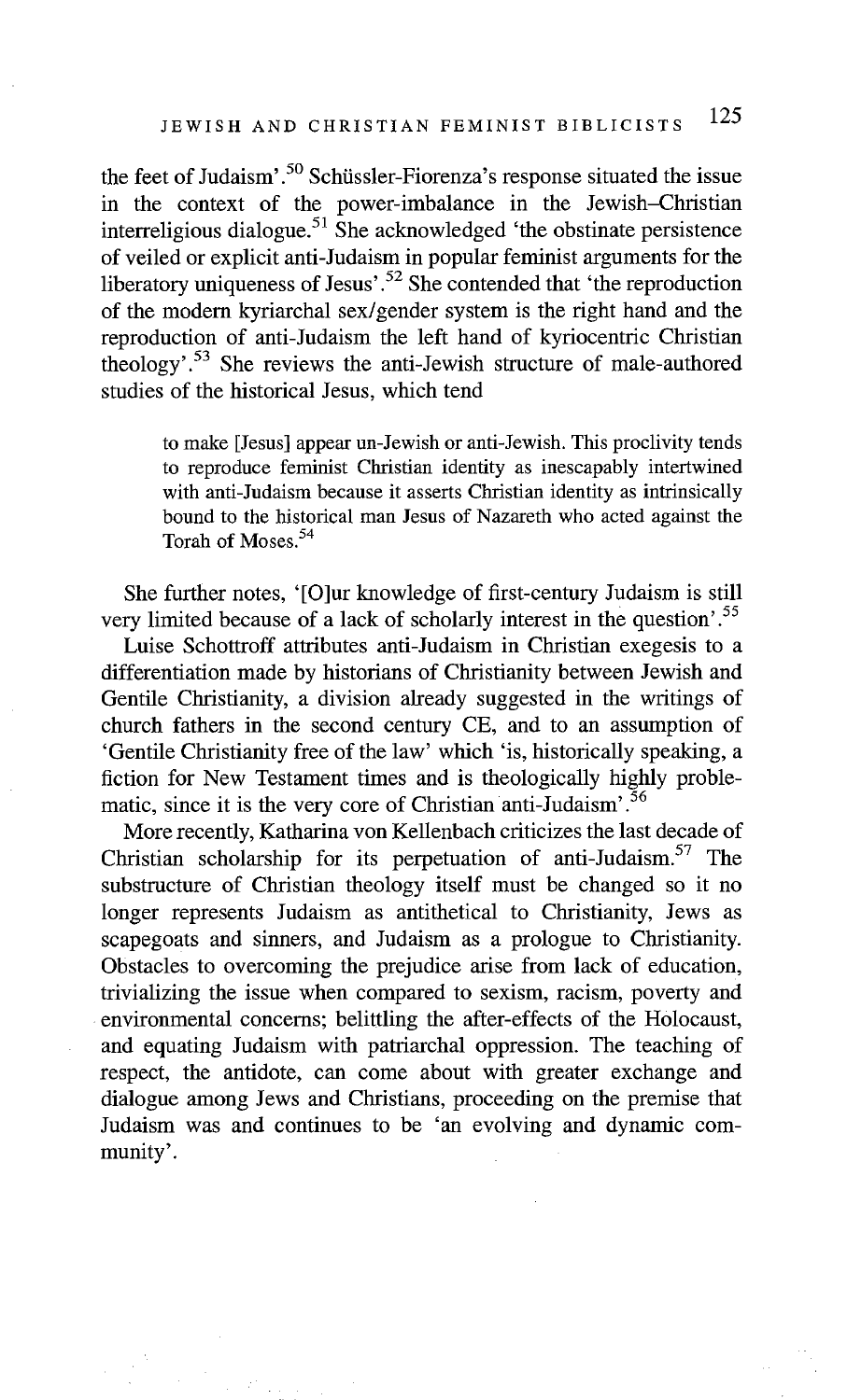#### *Conclusion: continuing challenges*

Jewish feminist historians and exegetes have made significant contributions to the reinterpretation of Hebrew Scripture. They have also provided New Testament feminists with invaluable historical, archaeological and lexical resources for contextualizing New Testament texts in their Jewish and Hellenistic cultural setting. One of the challenges for Christian New Testament feminists is to acquire linguistic resources which will render accessible the research of Jewish feminists.

Jewish feminists have not in the main pursued the exegesis and interpretation of Christian literature written in Greek, even though their historical research often overlaps with the period of early Christianity. However, their work in Jewish intertestamental literature and rabbinic texts makes them invaluable research partners with Christian feminists. The work of both Jewish and Christian feminists has been underutilized and marginalized by male biblicists.

The outcome of feminist scholarship overlaps, but also diverges, with Jewish feminists providing more historical, legal and cultural data that fleshes out the portrait of women in late biblical, Second Temple, and rabbinic periods. In their research on rabbinic treatment of womenrelated themes, Jewish feminists have not focused on application to texts in the Gospels and epistles.

If collaboration with Jewish women is to bear more fruit, Christian feminists must awaken to the ways their Christology unwittingly nurtures anti-Semitism. The substructure of Christian theology itself perpetuates anti-Semitism. Paradoxically, women New Testament scholars are still marginalized in projects led by Christian male biblicists to amend anti-Judaism in New Testament interpretion.<sup>58</sup> Collaborating with Jewish feminists to resist sexism in both traditions, Christian feminists still have power to replace the teaching of contempt with the teaching of respect for Judaism.

*Eloise Rosenblatt RSM* has a PhD in theology from the Graduate Theological Union in Berkeley, CA, and has taught New Testament at Catholic seminaries and universities. Most recently she was associate dean of faculty at GTU. She is author of *Paul the accused: his portrait in Acts* (Collegeville: Liturgical Press, 1995). Recent publications appear in Kitzberger (ed), *Transformative encounters* (Leiden: Brill, 1999) and the *Journal of Feminist Studies in Religion* (Harvard). She is studying for a civil law degree in California.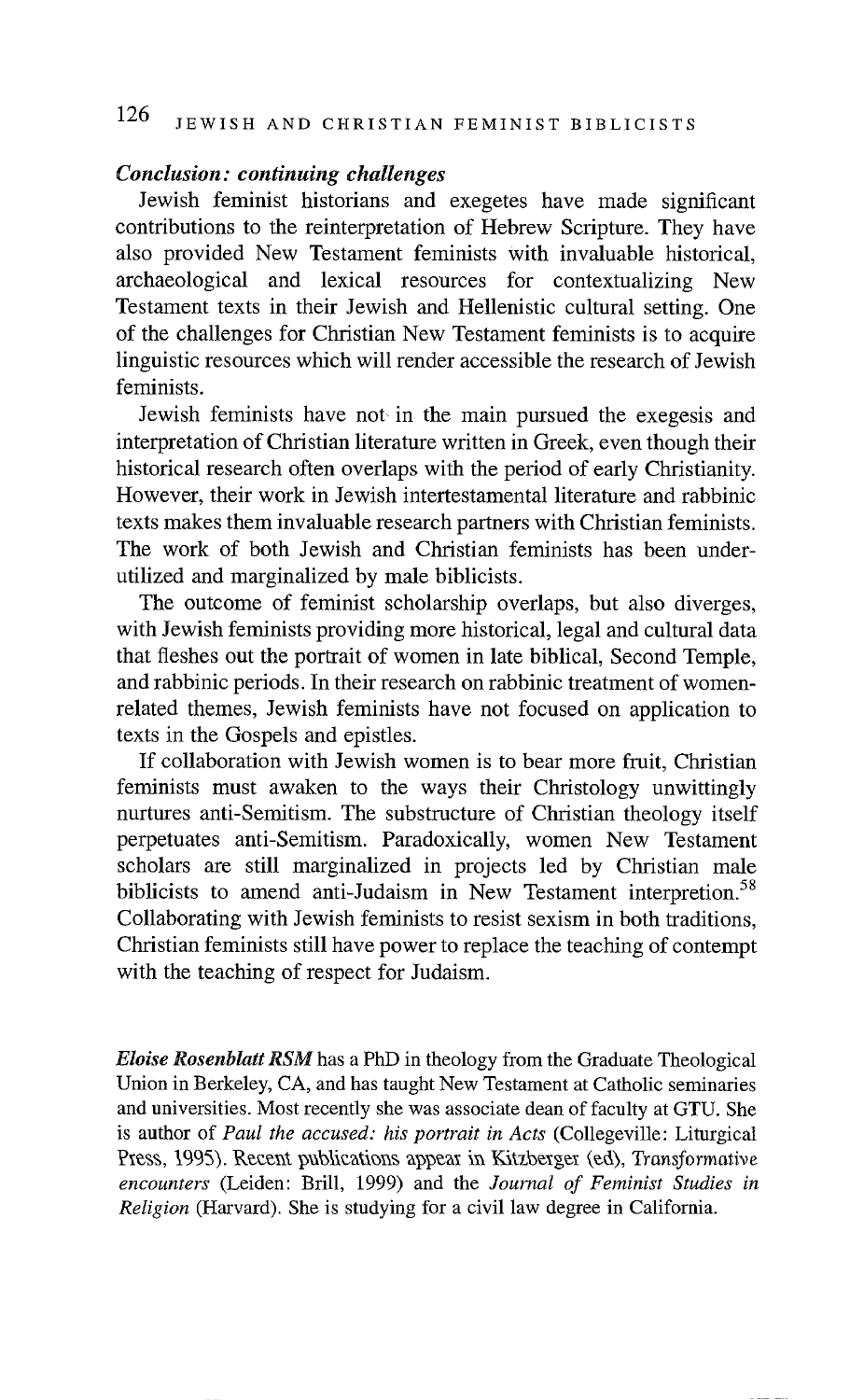#### **NOTES**

1 Exceptions are Amy-Jill Levine who works on the Gospel of Matthew and Adele Reinhartz, on John.

2 See essays responding to this concern in C. A. Evans and D. A. Hagner (eds), *Anti-Semitism in early Christianity: issues of polemic and faith* (Minneapolis: Fortress, 1993). For the history of Jewish-Christian tensions, see Claudia Setzer, *Jewish responses to early Christians: history and polemics 30-150 CE* (Minneapolis: Fortress, 1994).

3 R. E. Brown, J. A. Fitzmyer, R. E. Murphy (eds), The *Jerome biblical commentary* (New Jersey: Prentice-Hall, 1968); The *new Jerome biblical commentary* (1990).

4 R. Ruether (ed), *Religion and sexism: images of women in the Jewish and Christian traditions*  (New York: Simon and Schuster, 1974).

5 J. Plaskow and C. P. Christ (eds), *Weaving the visions: new patterns in feminist spirituality* (San Francisco: Harper & Row, 1989).

6 S. B. Pomeroy, *Goddesses, whores, wives, and slaves: women in classical antiquity* (New York: Schoken, 1975).

7 M. Lefkowitz and M. B. Fant (eds), *Women's life in Greece and Rome* (Baltimore: Johns Hopkins University Press, 1982).

8 L. Archer, 'The role of Jewish women in the religion, ritual and cult of Greco-Roman Palestine' in A. Cameron and A. Kuhrt (eds), *Images of women in antiquity* (Detroit, 1985), pp 273-287. Archer became an ideological foil for T. Ilan, below.

9 J. R. Baskin (ed), *Jewish women in historical perspective* (Detroit: Wayne State University Press, 1991).

10 A. J. Levine (ed), *"Women like this': new perspectives on Jewish women in the Greco-Roman period* (Atlanta: Scholars, 1991).

11 Jewish feminists appearing in various anthologies include Adele Reinhartz, Leila Leah Bronner, Shoshannah Gershonson, Blu Greenberg, Marcia Falk, Barbara Geller Nathanson, Miriam Peskowitz, Sarah Tanzer, Regina Schwartz, Adele Berlin, Naomi Steinberg, and Judith Hauptman among others.

12 L. Russell (ed), *Feminist interpretation of the Bible* (Philadelphia: Westminster Press, 1985). One Jewish professor, T. Drorah Setel, contributed with the Christian OT exegetes Phyllis Trible, Cheryl Exum and Katharine D. Sakenfeld, with NT scholars Elisabeth Schiissler-Fiorenza and Sharon Ringe.

13 A. Y. Collins (ed), *Feminist perspectives on biblical scholarship* (Chico, CA: Scholars, 1985), included Drorah Setel, Bernadette Brooten and Esther Fuchs.

14 P. L. Day (ed), *Gender and difference in lsrael* (Minneapolis: Fortress, 1989).

15 C. A. Newsom and S. H. Ringe (eds), The *women's Bible commentary* (London: SPCK/ Louisville, Kentucky: Westminster John Knox, 1992).

16 See *Feminist companion to the Song of Songs* (1993), *Exodus to Deuteronomy* (1994), *Wisdom literature* (1995), *Latter Prophets* (1995), *Hebrew Bible in the New Testament* (1996), and *The New Testament* (1996).

17 A. Brenner and C. Fontaine, *Reading the Bible: approaches, methods and strategies* (Sheffield: Sheffield Academic Press, 1997).

18 E. Schtissler-Fiorenza (ed), *Searching the Scriptures,* Vol I: *A feminist introduction* (New York: Crossroad, 1993).

19 E. Schtissler Fiorenza (ed), *Searching the Scriptures,* Vol *II: A feminist commentary* (New York: Crossroad, 1994), pp 1-13.

20 I. R. Kitzberger (ed), *Transformative encounters: Jesus and women reviewed* (Leiden: Brill, 1999).

21 D. Daube, The *New Testament and rabbinic Judaism* (University of London: School of Oriental and African Studies, 1956; reissued Peabody, MA: Hendrickson, n.d.). A refugee to England from Nazi Germany in the 1930s, Professor Daube studied under C. H. Dodd at Cambridge. With W. D. Davies, a colleague also trained by Dodd, Daube wrote and co-edited several exegetical projects in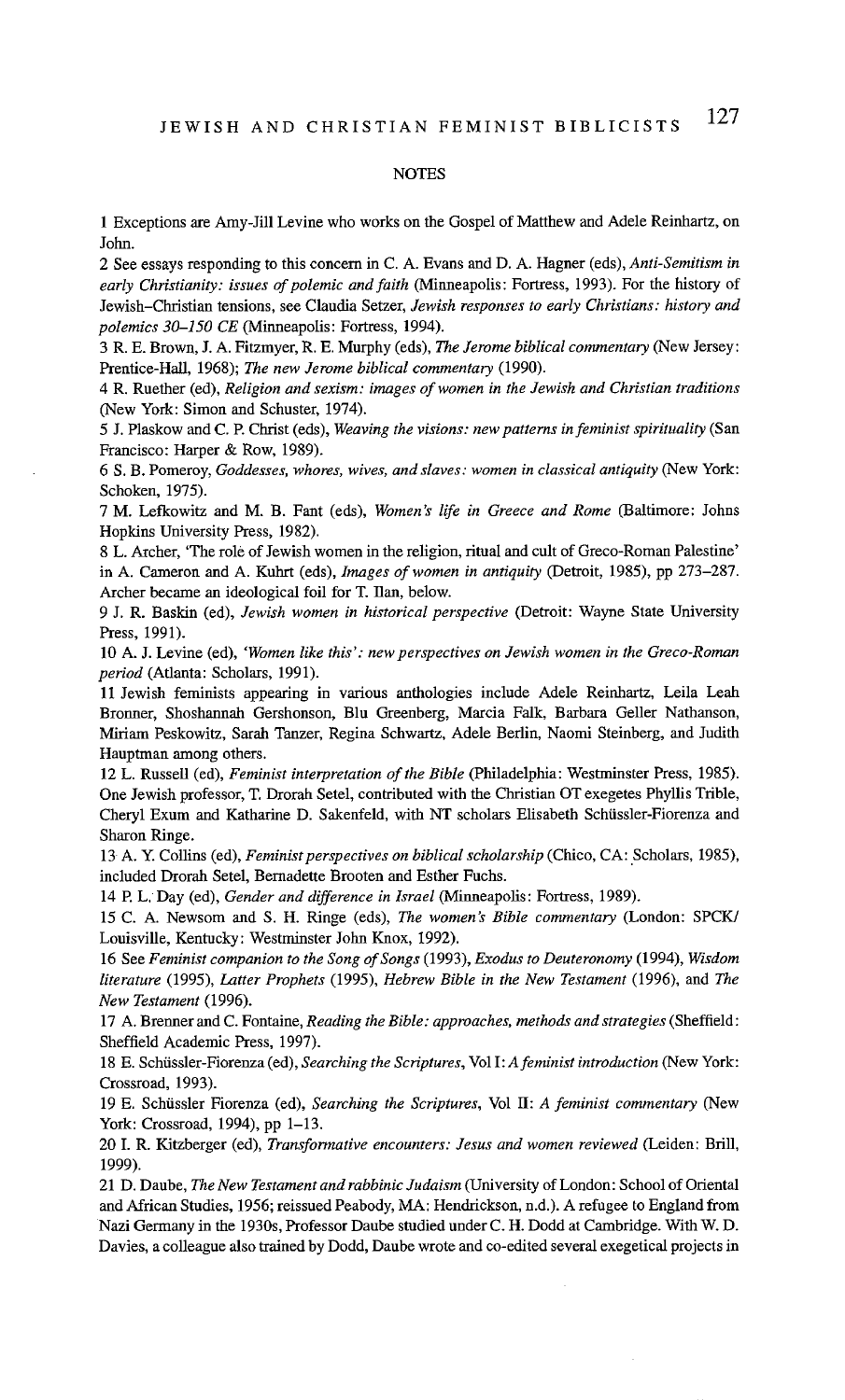the 1950s and 1960s. As 'corridor scholars' sympathetically exploring convergences between Jewish and Christian sacred texts in the post-World War II period, they established a new basis for biblical exegesis, aimed at reversing anti-Semitic bias in the work of Catholic and Protestant academics.

22 Supersessionist biases are enshrined in standard references such as G. Kittel and G. Friedrich (eds), *Theologisches wOrterbuch zum neuen testament* (Stuttgart, 1932-1979). The OT lexical background for a NT term is duly provided, but then theologically dismissed as if irrelevant to a Christian perspective. The bias reveals itself by a mechanical citation of OT references, and lack of reliance on Jewish tradition as a theological norm.

23 R. Biale, *Women and Jewish law: an exploration of women's issues in halakhic sources* (New York: Schocken, 1984). See 'Niddah: laws of the menstruant', pp 147-174.

24 B. J. Brooten, *Women leaders in the ancient synagogue* (Atlanta, Georgia: Scholars, 1982).

25 C. Meyers, *Discovering Eve: ancient Israelite women in context* (Oxford: Oxford University Press, 1988).

26 R. S. Kraemer (ed), *Maenads, martyrs, matrons, monastics: a sourcebook on women's religions in the Greco-Roman world* (Philadelphia: Fortress, 1988).

27 R. S. Kraemer, *Her share of the blessings: women's religions among pagans, Jews, and Christians in the Greco-Roman world* (New York: Oxford University Press, 1992).

28 J. R. Wegner, *Chattel or person: the status of women in the Mishnah* (New York: Oxford University Press, 1988).

29 T. Ilan, *Jewish women in Greco-Roman Palestine* (Peabody, MA: Hendrickson, 1996). First pub. as *Jewish women in Greco-Roman Palestine: an inquiry into image and status* (Tübingen: J. C. B. Mohr [Paul Siebeck], 1995).

30 E. Schiissler-Fiorenza, *In memory of her: a feminist theological reconstruction of Christian origins* (New York: Crossroad, 1983).

31 A. Wire, *The Corinthian women prophets: a reconstruction through Paul's rhetoric*  (Minneapolis: Fortress, 1990). See appendix, 'Women who speak for the divine - selected texts from the early empire', cataloguing references to Roman, Jewish and Greek women's prophetic activity.

32 J. Schaberg, The *illegitimacy of Jesus: a feminist theological interpretation of the infancy narratives* (San Francisco: Harper & Row, 1987).

33 E. Wainwright, *Shall we look for another? A feminist rereading of the Matthean Jesus* (New York: Orbis, 1998).

34 M. R. D'Angelo, 'Gender and power in the Gospel of Mark: the daughter of Jalrus and the woman with the flow of blood' in J. C. Cavadini (ed), *Aspects of the miraculous in early Judaism and Christianity* (Notre Dame, Indiana and London: University of Notre Dame Press, 1999).

35 J. C. Exum, *Fragmented women: feminist (sub)versions of biblical narrative* (Sheffield: JSOT Press, 1993).

36 P. Trible, *Texts of terror: literary-feminist readings of biblical narratives* (Philadelphia: Fortress, 1984). Corresponding to this approach is Jewish feminist Mieke Bal's *Lethal love*: *feminist literary readings of biblical love stories* (Bloomington: Indiana University Press, 1987). 37 S. Schneiders, *The revelatory text: interpreting the New Testament as sacred Scripture* (San Francisco: HarperSanFrancisco, 1991), pp 181-182.

38 K. D. Darr, *Far more precious than jewels: perspectives on biblical women* (Louisville, Kentucky: Westminster John Knox, 1991).

39 E. Schuller, 'Women of the Exodus in biblical retelling of the Second Temple period' in P. L. Day (ed), *Gender and difference in ancient Israel* (Minneapolis: Fortress, 1989), pp 178-194. 40 J. N. Cox, *Fore-mothers* (New York: Seabury, 1981).

41 *Ibid.*, p 100.

42 M. Gimbutas, 'Women and culture in goddess-oriented old Europe' in Plaskow and Christ (eds), *Weaving the visions,* pp 63-72. Gimbutas' seminal work is *The gods and goddesses of old Europe, 7000-3500 BC: myth, legends and cult images* (London: Thames and Hudson, 1974; Berkeley: University of California Press, 1974).